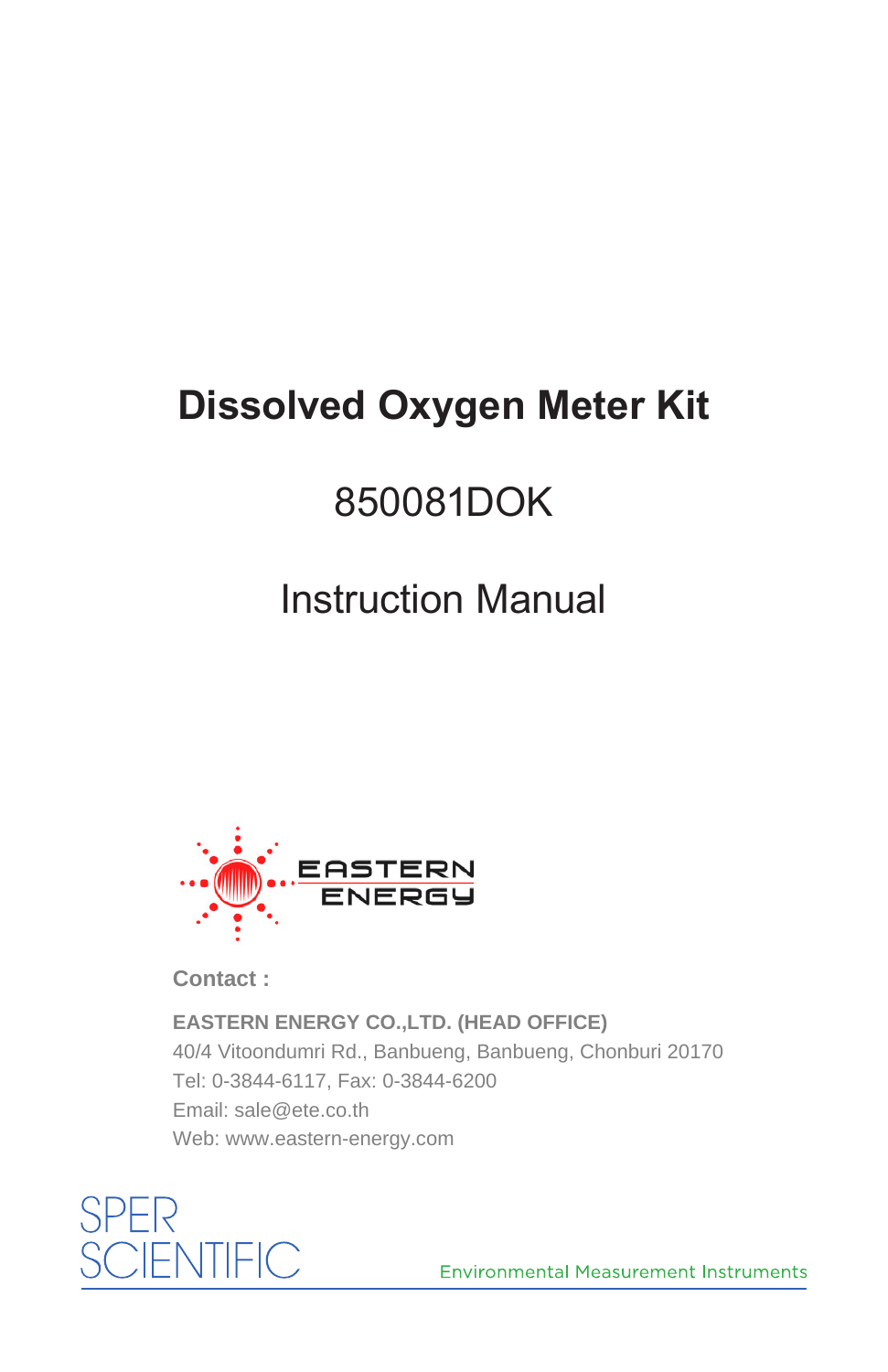## **Dissolved Oxygen Meter Kit - 850081DOK**

Copyright ©2017 by Sper Scientific

# ALL RIGHTS RESERVED

Printed in the USA

The contents of this manual may not be reproduced or transmitted in any form or by any means electronic, mechanical, or other means that do not yet exist or may be developed, including photocopying, recording, or any information storage and retrieval system without the express permission from Sper Scientific.

SPER SCIENTIFIC LTD. 8281 E. Evans Rd., Suite #103 Scottsdale, AZ 85260 (480) 948-4448



**Contact :**

**EASTERN ENERGY CO.,LTD. (HEAD OFFICE)** 40/4 Vitoondumri Rd., Banbueng, Banbueng, Chonburi 20170 Tel: 0-3844-6117, Fax: 0-3844-6200 Email: sale@ete.co.th Web: www.eastern-energy.com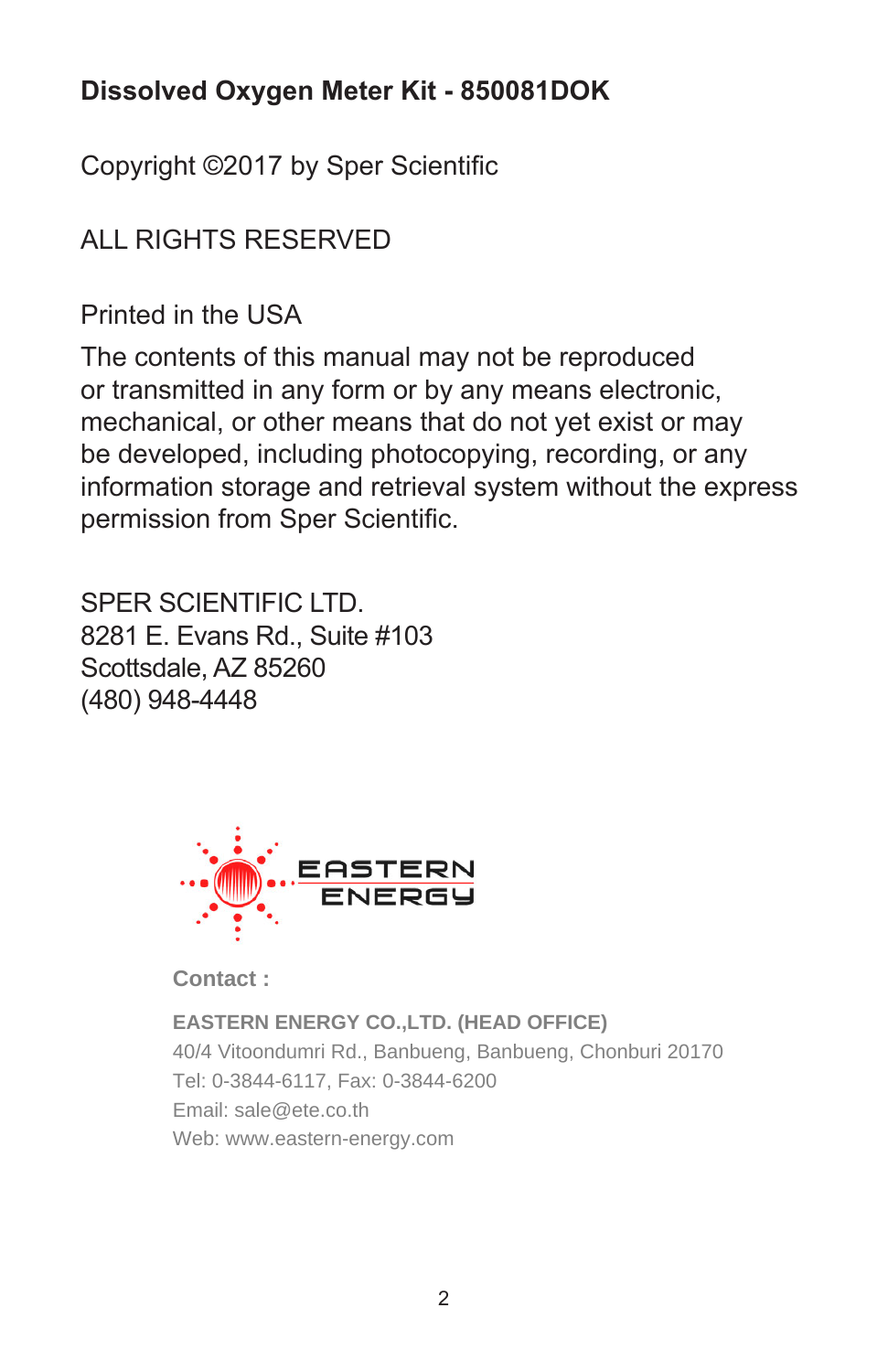## **TABLE OF CONTENTS**

| MEASURMENT FUNCTIONS  10     |
|------------------------------|
|                              |
|                              |
| CONDUCTIVITY MEASUREMENTS 17 |
|                              |
|                              |
|                              |
|                              |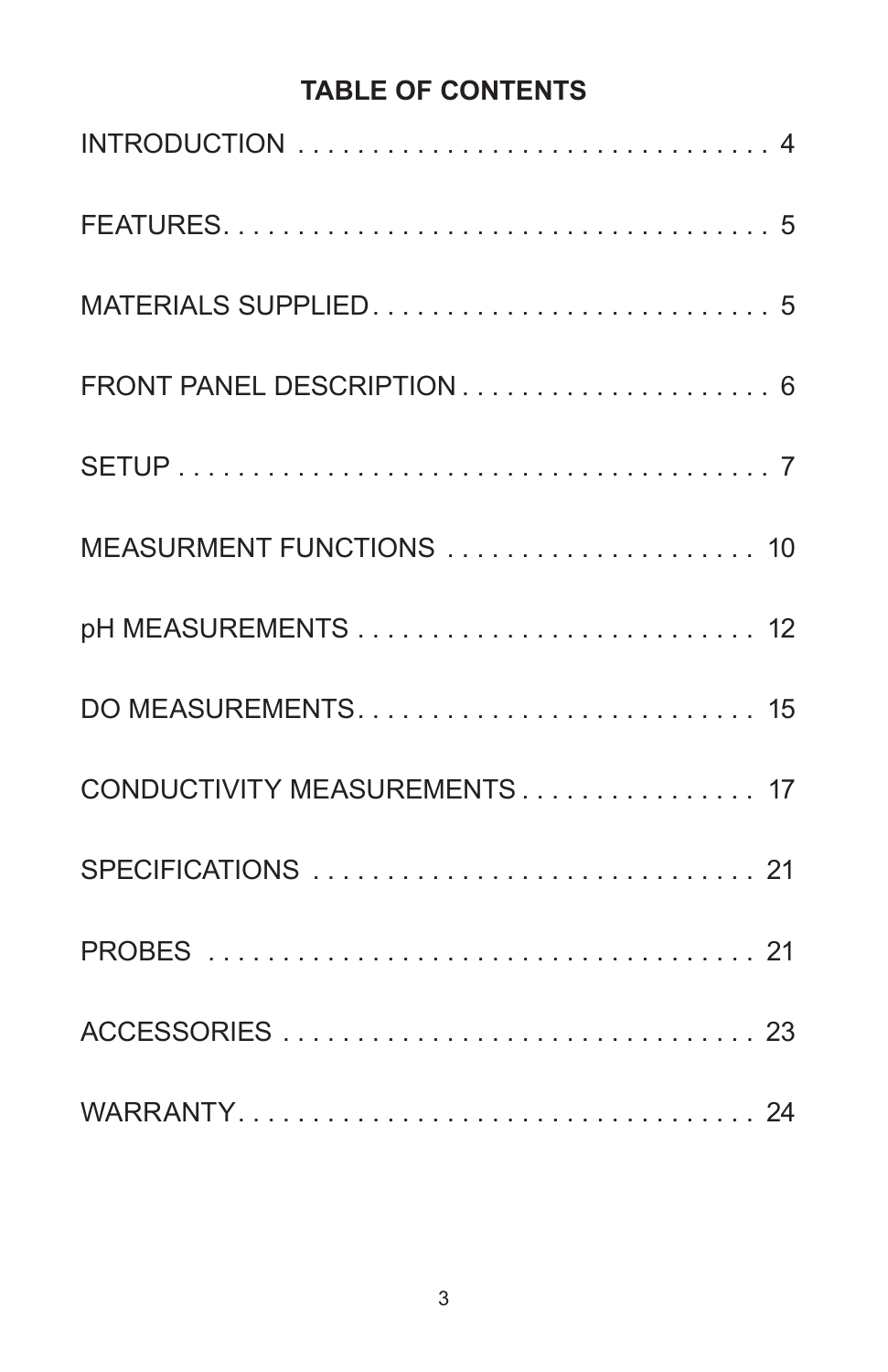## **INTRODUCTION**

This Sper Scientific Dissolved Oxygen Meter Kit (Model 850081DOK) comes with dissolved oxygen (DO) probe (850081DO) and also uses optional, interchangeable probes to read pH, millivolt (mV)/ oxygen reduction potential (ORP), conductivity, total dissolved solids (TDS), salinity, and temperature. Order only the probes required for your current parameters and add additional probes in the future.

#### *Only 850081DO probe comes with this kit. Other Probes are optional.*

The meter features include readings in °C or °F, automatic temperature compensation (ATC) and salinity and altitude compensation for DO measurements.

Additional features include automatic shutoff, minimum and maximum values, a fold-out easel back and a tripod mounting screw. Automatically recognizes pH buffers 4, 7 and 10 for simple calibration when using optional probes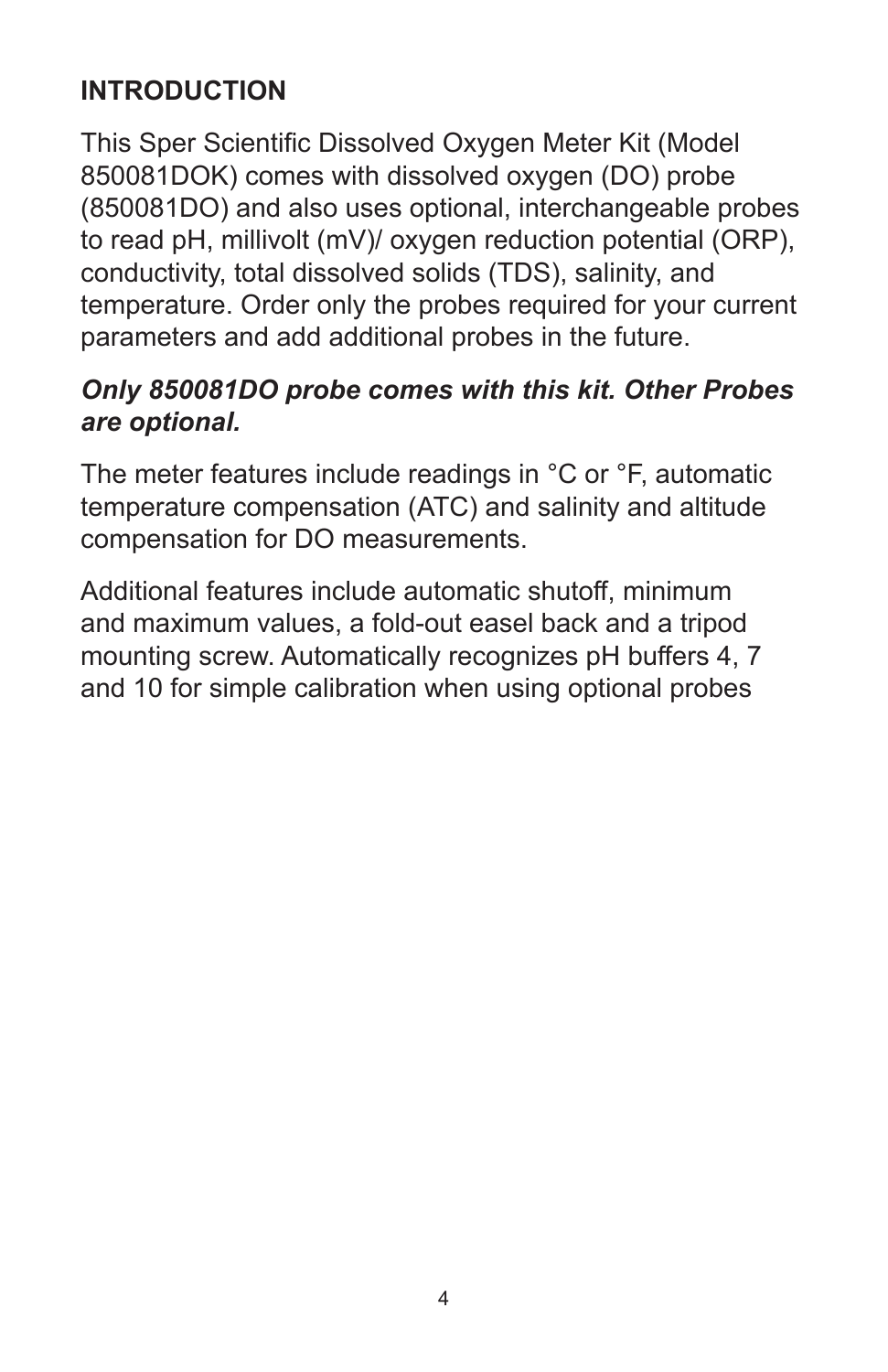## **FEATURES**

- Reads DO, and has the option to read pH, mV/ORP, conductivity, TDS, salinity and temperature with optional probes
- Automatic temperature compensation
- Salinity and altitude compensation for DO measurements
- Maximum and minimum values
- Hold function
- Temperature units in °C or °F
- Automatic calibration recognition of pH buffers when using optional pH probe (840016)
- Battery or optional DC 9V power adapter
- Tripod mounting screw
- Automatic shutoff
- Backlight

#### **MATERIALS SUPPLIED**

- Water Quality Meter
- Instruction Manual
- DC 9V Battery
- Hard Carrying Case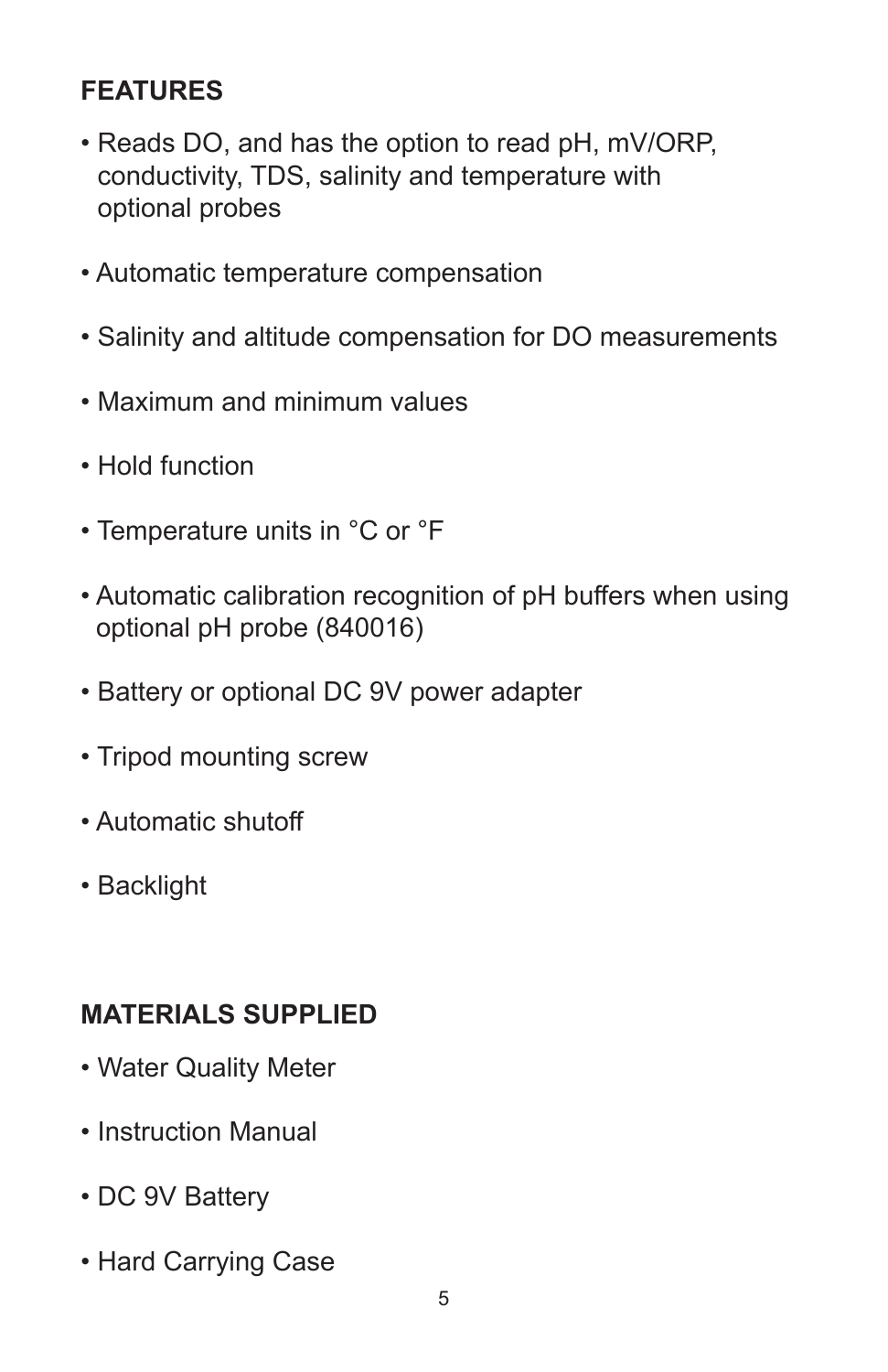



- 1. LCD Display
- 2. Power/Backlight Button
- 3. Hold/Escape Button
- 4. Record Button
- 5. ▲/Range Button
- 6. ▼/Function Button
- 7. Set Button
- 8. Enter Button
- 9. Easel Stand
- 10. Battery Compartment Cover
- 11. Battery Compartment Cover Screw
- 12. Tripod Mounting Screw
- 13. Temperature Probe Socket
- 14. Dissolved Oxygen Probe Socket
- 15. Conductivity Probe Socket
- 16. pH Probe/BNC Socket
- 17. DC 9V Power Adapter Socket
- 18. Reset Button
- 19. Computer Output Terminal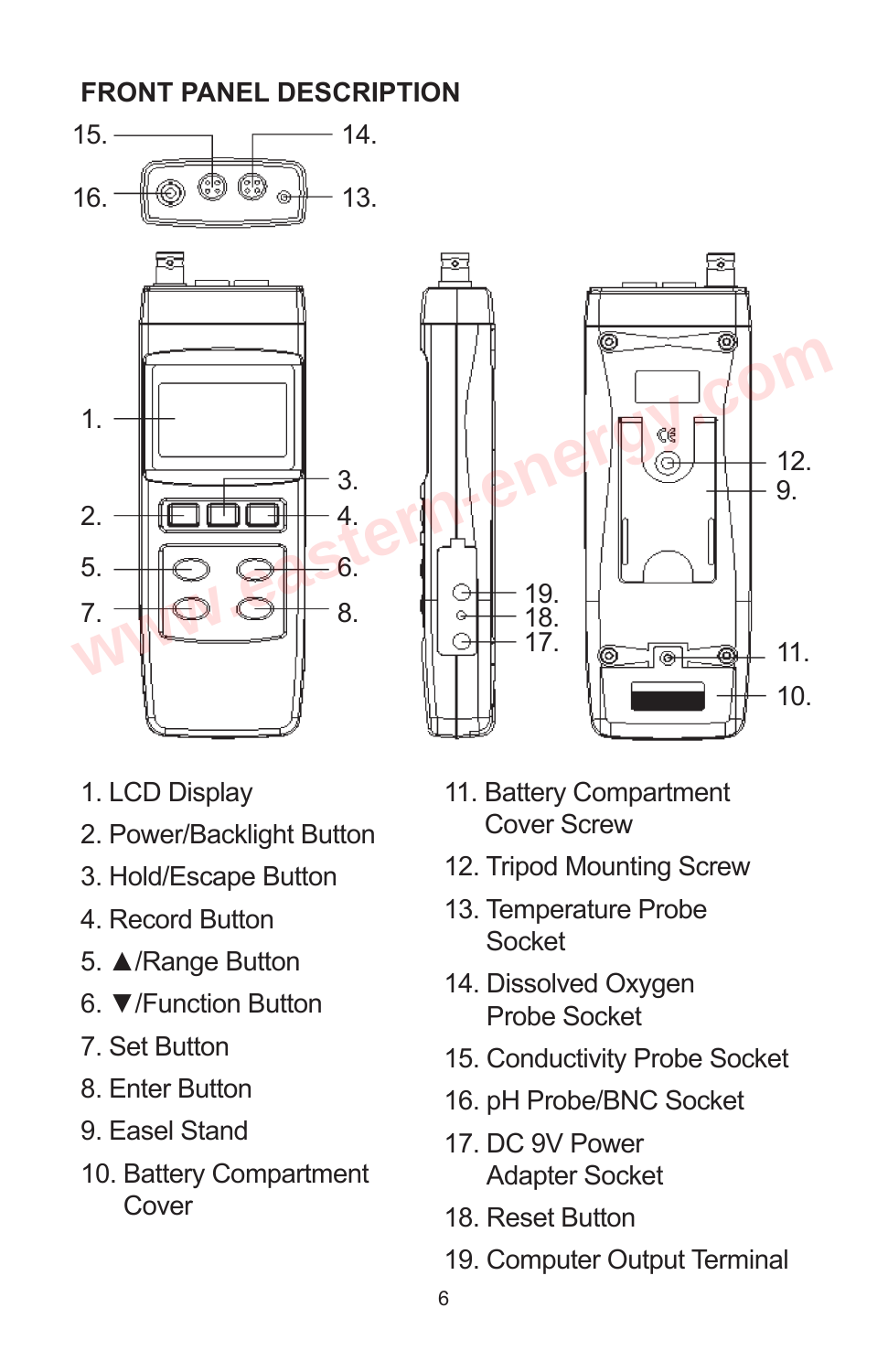## **SETUP**

#### **Meter On and Off**

- 1. Press **POWER** to turn the meter **on**.
- 2. Press and hold **POWER** for 3 seconds and release to turn the meter **off**.

## **Backlight**

The backlight will illuminate automatically when the meter is turned **on**.

- 1. Press the backlight button to turn the backlight **off**.
- 2. Press the backlight button again to turn the backlight **on**.

### **Entering Setup Mode**

- 1. Press **POWER** to turn the meter **on**.
- 2. Press **SET** for two seconds to enter Setup Mode.
- 3. Press **SET** to cycle through the options until the desired parameter is displayed.
- 4. Press **ESC** at any time to exit Setup Mode.

## **Automatic Shutoff**

- 1. In Setup Mode, press **SET** until "PoFF" is displayed.
- 2. Press ▲ or ▼ to toggle between "Yes" (automatic shutoff is **on**) or "No" (disable automatic shutoff).
- 3. Press **ENTER** to save the selection.
- 4. Press **SET** to continue to the next setup parameter, or press **ESC** to exit Setup Mode.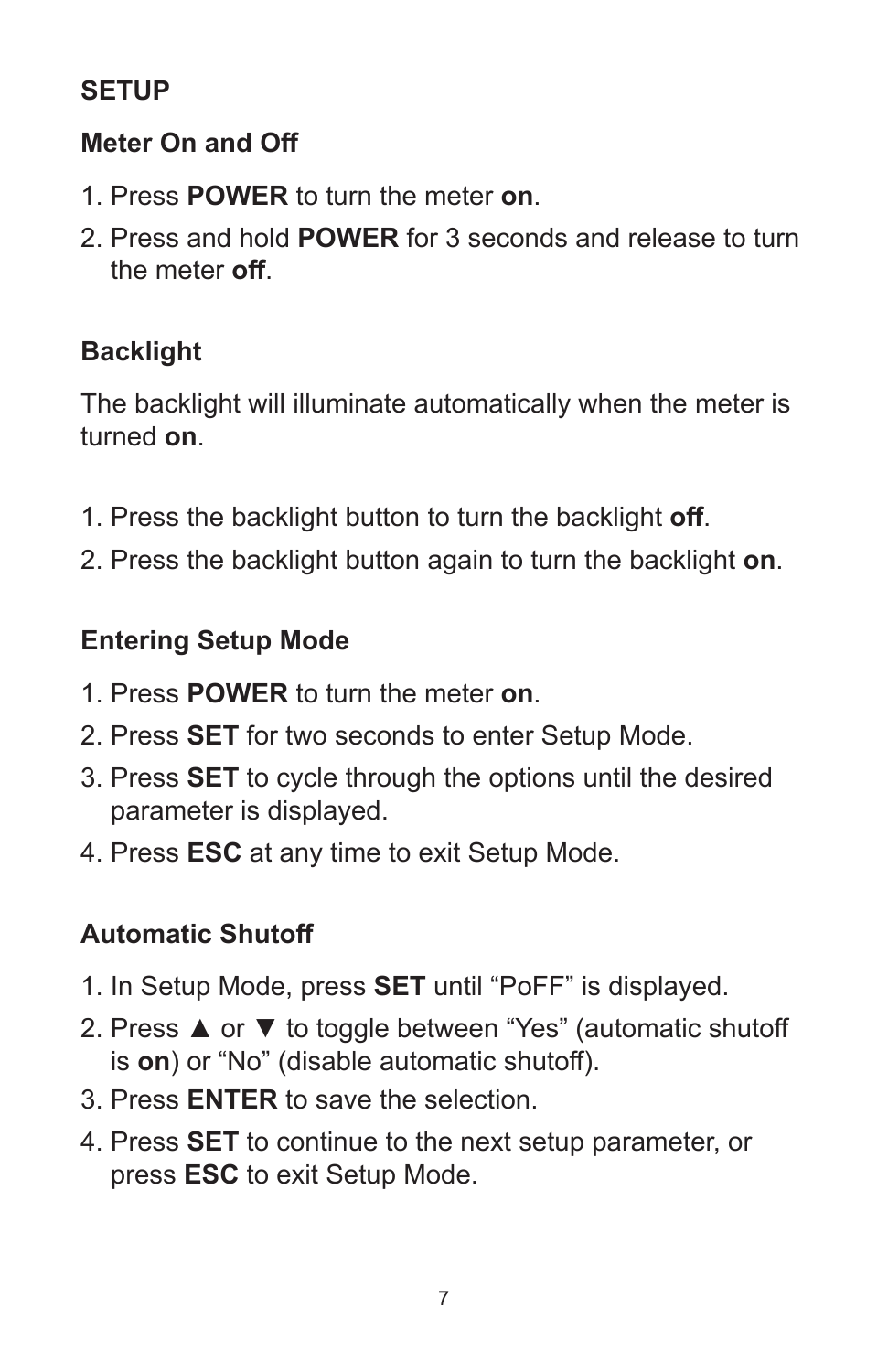## **Beeper**

- 1. In Setup Mode, press **SET** until "bEEP" is displayed.
- 2. Press ▲ or ▼ to toggle between "Yes" (beeper is **on**) or "No" (disable beeper).
- 3. Press **ENTER** to save the selection.
- 4. Press **SET** to continue to the next setup parameter, or press **ESC** to exit Setup Mode.

## **Select Temperature Units**

- 1. In Setup Mode, press **SET** until "t-CF" is displayed.
- 2. Press **▲** or ▼ to toggle between °C or °F.
- 3. Press **ENTER** to save the selection.
- 4. Press **SET** to continue to the next setup parameter, or press **ESC** to exit Setup Mode.

## **Select DO Salinity Compensation**

This feature is active in DO Mode only.

- 1. In Setup Mode, press **SET** until "SALt" is displayed.
- 2. The default value is 0%. Press ▲ or ▼ to adjust the upper salinity compensation value.
- 3. Press **ENTER** to save the selection.
- 4. Press **SET** to continue to the next setup parameter, or press **ESC** to exit Setup Mode.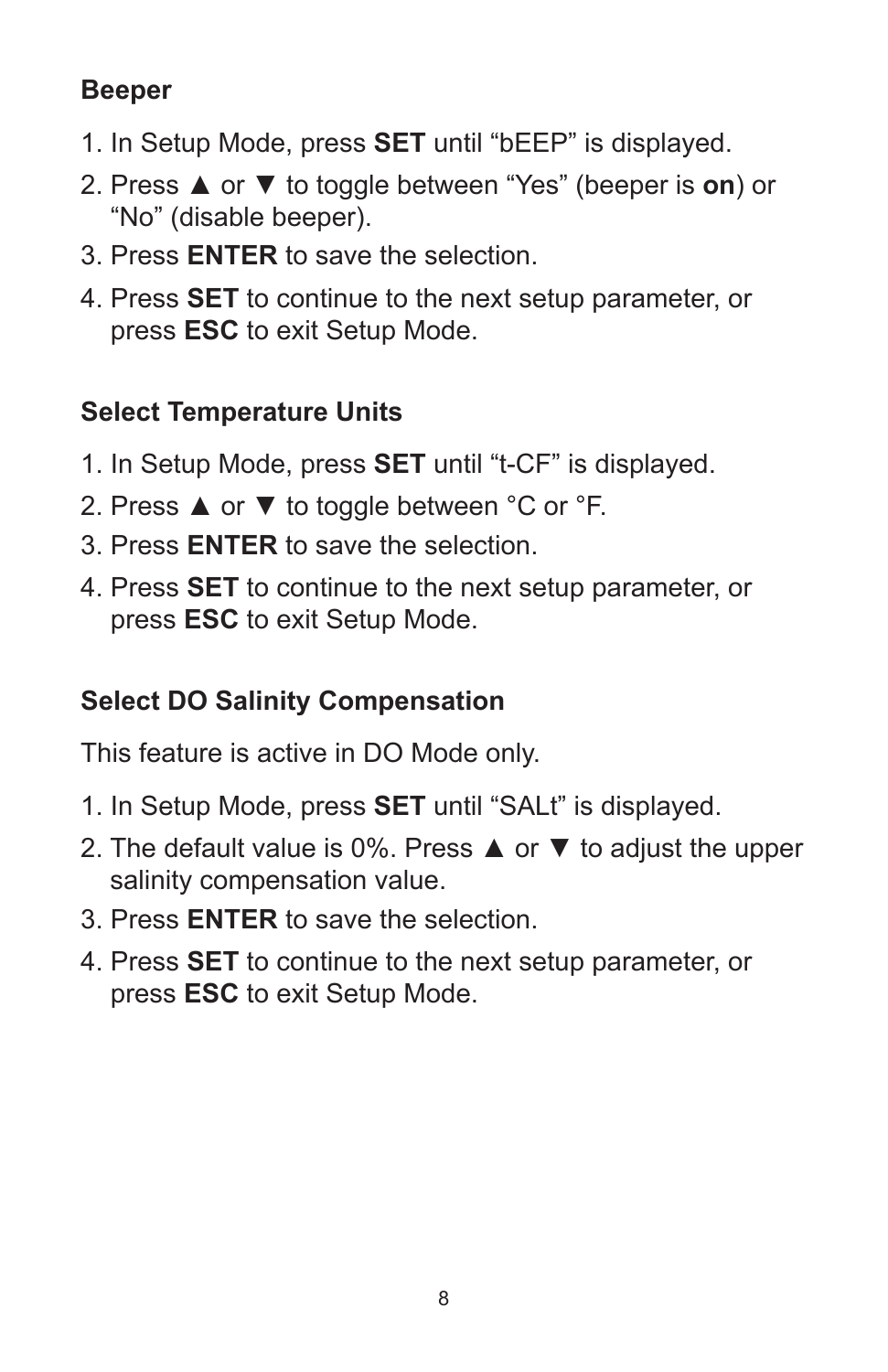## **Select DO Altitude Compensation in Meters**

This feature is active in DO Mode only.

- 1. In Setup Mode, press **SET** until "HIGh" is displayed.
- 2. The default value is 0 meters. Press **A** or  $\blacktriangledown$  to adjust the upper altitude compensation value in increments of 100 meters.
- 3. Press **ENTER** to save the selection.
- 4. Press **SET** to continue to the next setup parameter, or press **ESC** to exit Setup Mode.

## **Select DO Altitude Compensation in Feet**

This feature is active in DO Mode only.

- 1. In Setup Mode, press **SET** until "HIGhF" is displayed.
- 2. The default value is 0 feet. Press  $\triangle$  or  $\blacktriangledown$  to adjust the upper altitude compensation value in increments of 100 feet.
- 3. Press **ENTER** to save the selection.
- 4. Press **SET** to continue to the next setup parameter, or press **ESC** to exit Setup Mode.

# **Select Conductivity Temperature Compensation Value**

This feature is active in Conductivity Mode only.

- 1. In Setup Mode, press **SET** until "PEr C" is displayed.
- 2. The default value is 2% per ° C. Press ▲ or ▼ to adjust the upper temperature compensation value.
- 3. Press **ENTER** to save the selection.
- 4. Press **ESC** to exit Setup Mode.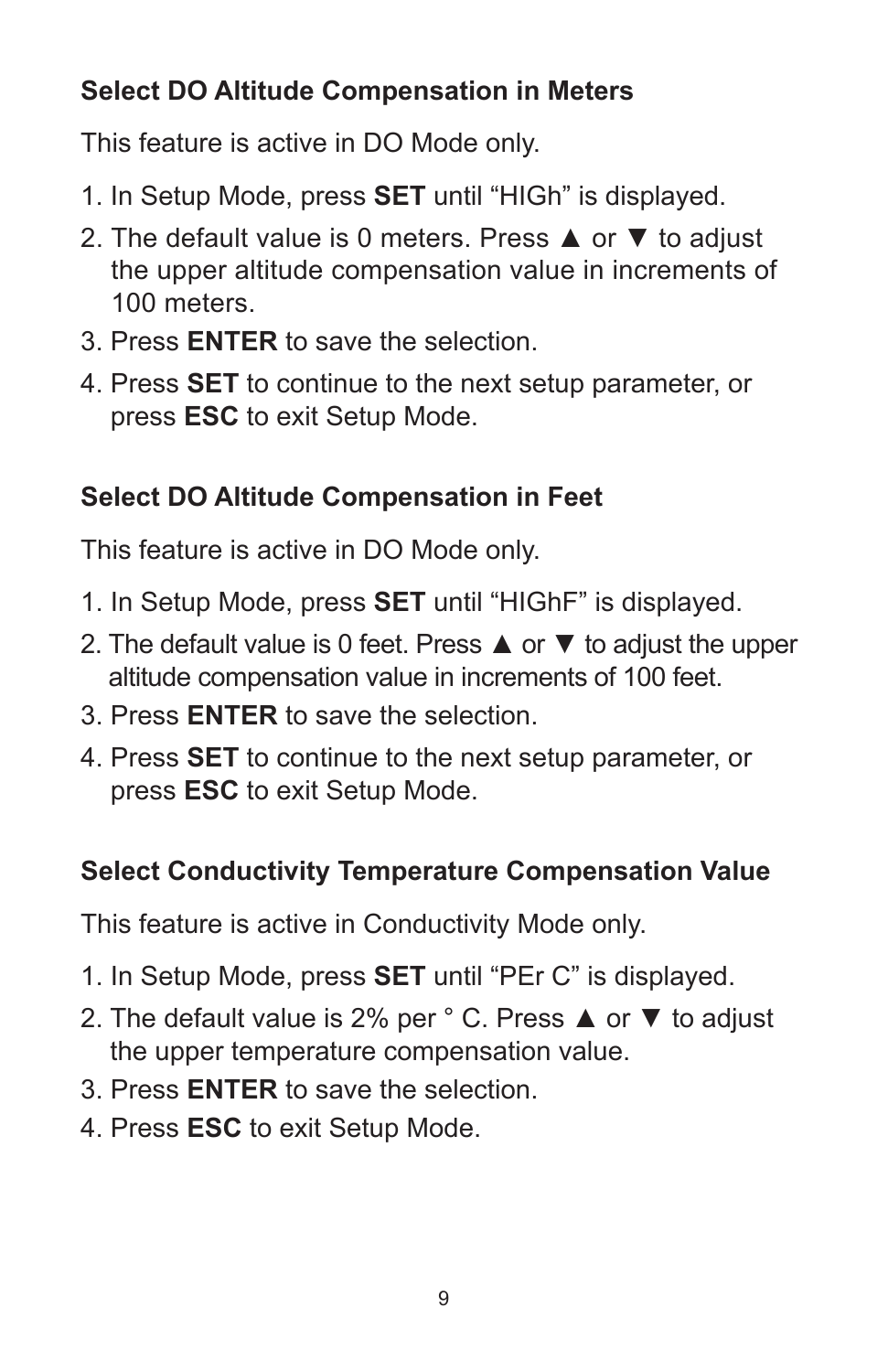## **Select pH Manual Temperature Compensation Value**

This feature is active in pH Mode only.

- 1. In Setup Mode, press **SET** until "t-SEt" is displayed.
- 2. The default value is 25° C / 77° F. Press ▲ or ▼ to adjust temperature compensation value.
- 3. Press **ENTER** to save the selection.
- 4. Press **ESC** to exit Setup Mode.

# **System Reset**

If the meter appears unresponsive or pressing the keys produces no result, reset the system:

- 1. With the meter **on**, open the cover on the side of the meter.
- 2. Use a pin or the end of a paperclip to press **RESET**.

# **MEASUREMENT FUNCTIONS**

## **Select Function (Mode)**

- 1. Press **POWER** to turn the meter **on**.
- 2. Press **FUNCTION** to cycle through the available modes until the desired function is displayed:
- PH
- OrP oxidation-reduction potential
- do dissolved oxygen
- O2 oxygen
- Cd conductivity
- tdS total dissolved solids
- SALt salinity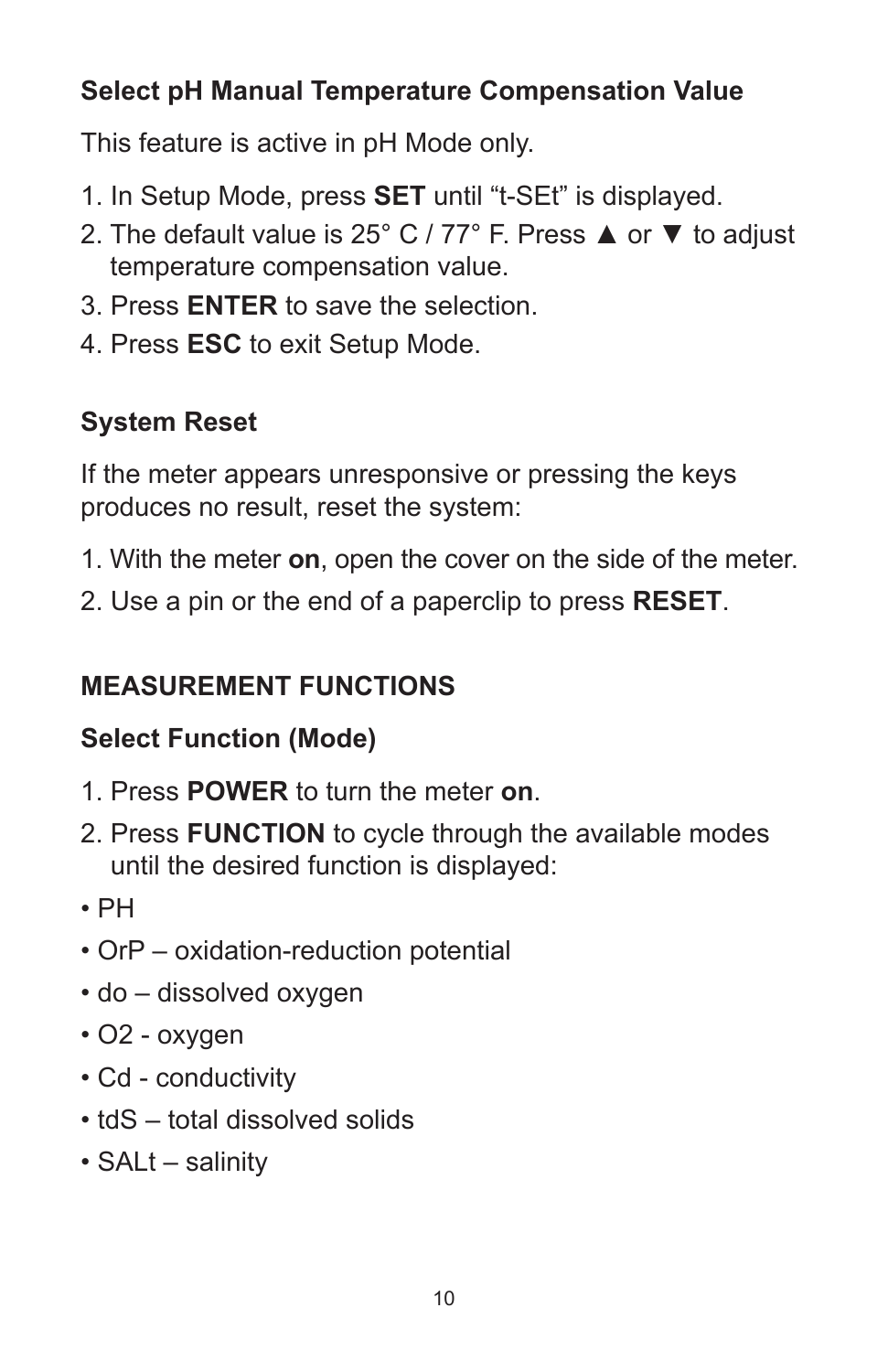3. Follow the specific measurement procedures for the parameter in use.

| <b>Parameter</b> | Page |
|------------------|------|
| pH               | 12   |
| mV (ORP)         | 14   |
| <b>DO</b>        | 15   |
| $\overline{O2}$  | 16   |
| Conductivity     | 17   |
| TDS              | 19   |
| Salinity         | 19   |

#### **Data Hold Function**

- 1. During measurement, press **HOLD** to freeze the reading on the display. "Hold" appears on the LCD.
- 2. Press **HOLD** to return to Normal Mode.

#### **Minimum and Maximum Values**

- 1. During measurement, press **REC** to begin recording the readings. "REC" displays on the LCD.
- 2. Press **REC** to display the maximum value. "REC MAX" will display.
- 3. Press **REC** to display the minimum value. "REC MIN" will display.
- 4. Press **REC** for 2 seconds to clear MIN/MAX and return to Normal Mode.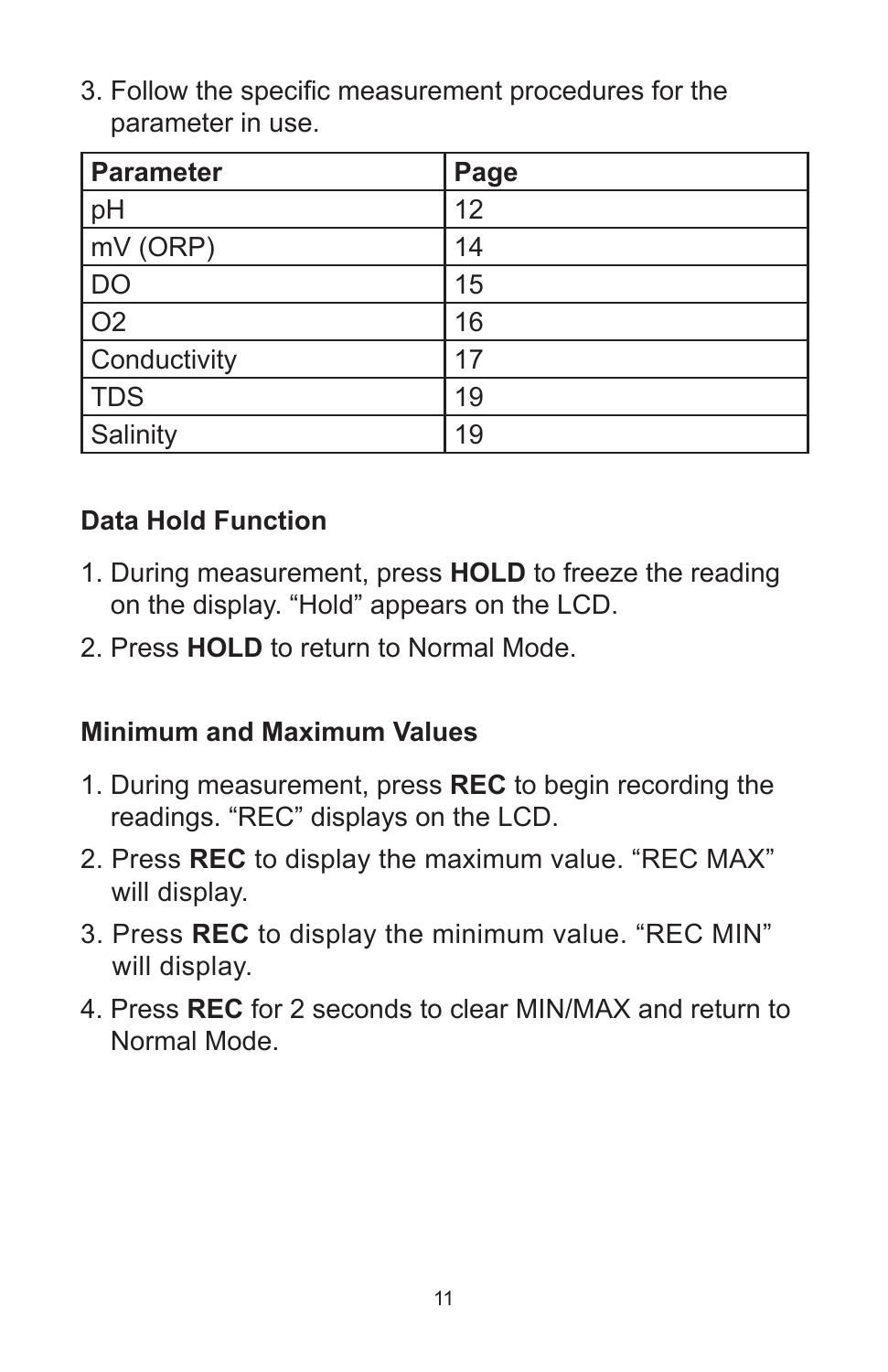#### **pH MEASUREMENT** *(for use with 840016, 840049 & 840051 optional probes)*

#### **Calibration**

The pH probe should be calibrated before first use. Recalibrate regularly to ensure highly accurate measurement.

#### **Note…**

Calibration should begin with pH 7.00 and then be followed by either pH 4.00 or pH 10.00. Be sure to rinse the electrode in distilled water between calibration points.

The entire two-point calibration procedure should be repeated at least twice.

### **pH Probe Calibration with Automatic Temperature Compensation** *(for use with 840038 optional probe)*

- 1. Plug and secure the pH probe into the pH socket on top of the meter.
- 2. Plug the optional temperature probe (840038) into the **TEMP** socket on top of the meter.
- 3. Press **POWER** to turn the meter **on**.
- 4. Press **FUNCTION** to cycle through the available functions until "pH" is displayed.
- 5. Immerse the pH probe and the temperature probe into the standard buffer solution.
- 6. Gently shake the pH electrode.
- 7. The pH value and the temperature of the solution are displayed.
- 8. Press and hold ▲ and ▼ until "pH" and "CAL" are displayed.
- 9. Press **▲** or ▼ to select 4.00, 7.00, or 10.00 calibration to correspond with the buffer solution.
- 10. Press **ENTER** to save the calibration data and return to Normal Mode.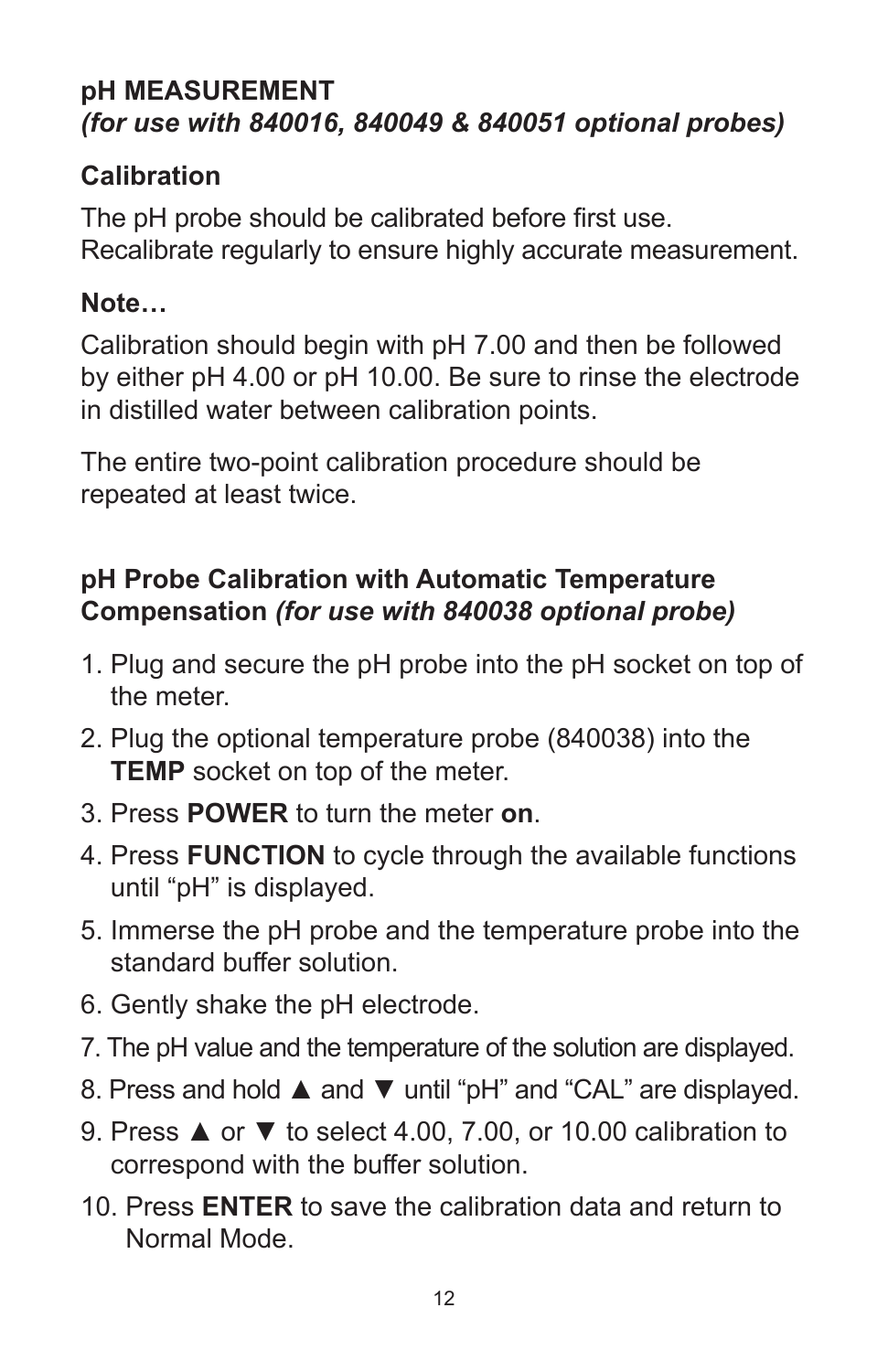- 11. To clear the existing calibration data, select "CLr" from the calibration options.
- 12. Press **ENTER** to confirm the selection and return to Normal Mode.

#### **pH Probe Calibration with Manual Temperature Compensation**

- 1. Plug and secure the pH probe into the pH socket on top of the meter.
- 2. Press **POWER** to turn the meter **on**.
- 3. Press **FUNCTION** to cycle through the available functions until "pH" is displayed.
- 4. Immerse the pH probe into the standard buffer solution.
- 5. Gently shake the pH electrode.
- 6. The pH value and the manual temperature setting are displayed.
- 7. Press and hold ▲ and ▼ until "pH" and "CAL" are displayed.
- 8. Press ▲ or ▼ to select 4.00, 7.00, or 10.00 calibration to correspond with the buffer solution.
- 9. Press **ENTER** to save the calibration data and return to Normal Mode.
- 10. To clear the existing calibration data, select "CLr" from the calibration options.
- 11. Press **ENTER** to confirm the selection and return to Normal Mode.

#### **pH Measurement with Automatic Temperature Compensation**

1. Plug and secure the pH probe into the pH socket on top of the meter.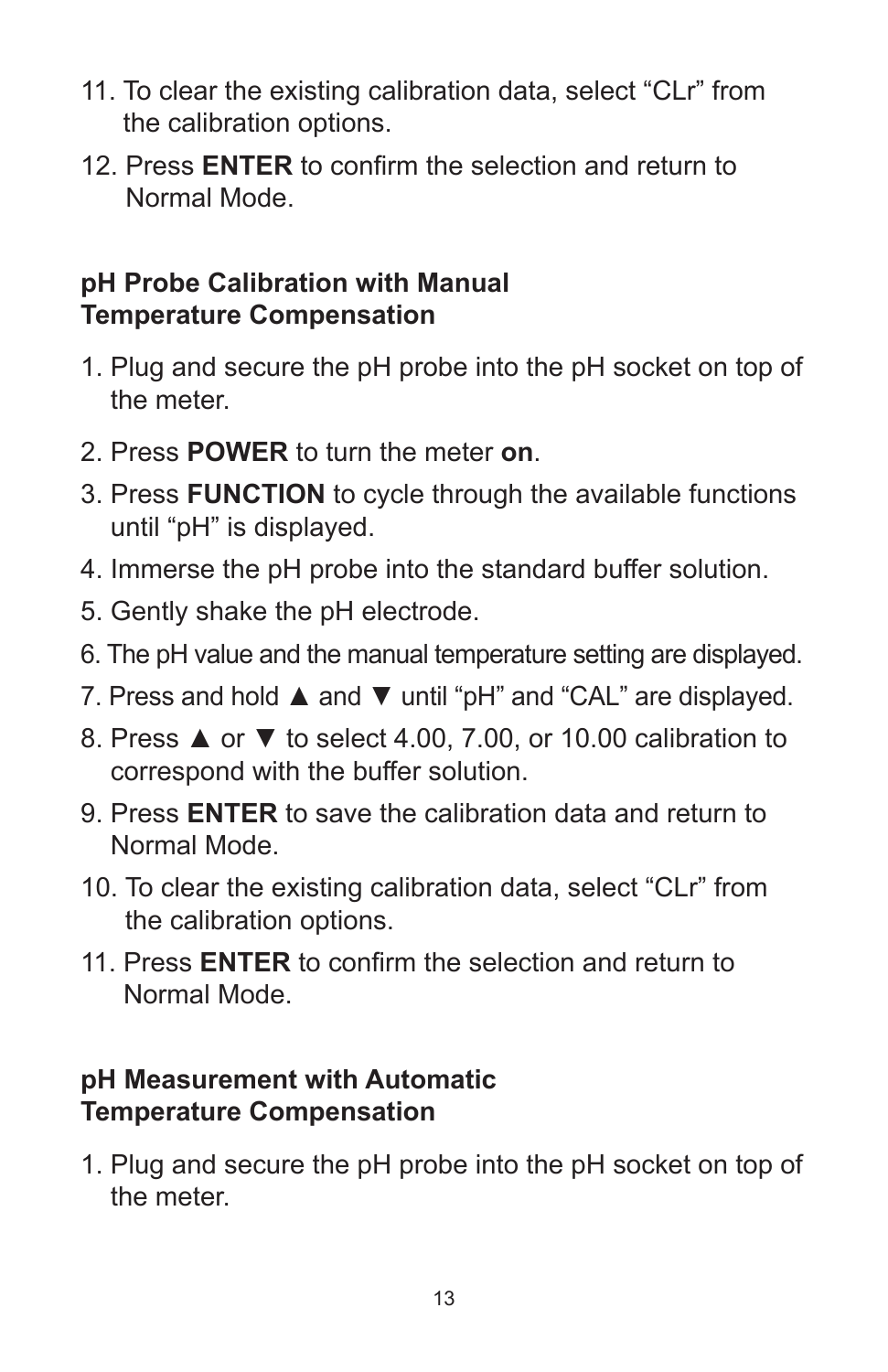- 2. Plug the temperature probe into the **TEMP** socket on top of the meter.
- 3. Press **POWER** to turn the meter **on**.
- 4. Press **FUNCTION** to cycle through the available functions until "pH" is displayed.
- 5. Immerse the temperature probe into the solution to be measured.
- 6. Hold the pH electrode handle and immerse the sensing head completely into the solution.
- 7. Gently shake the electrode.
- 8. The pH value and the temperature of the solution are displayed.

## **pH Measurement with Manual Temperature Compensation**

- 1. Plug and secure the pH probe into the pH socket on top of the meter.
- 2. Press **POWER** to turn the meter **on**.
- 3. Press **FUNCTION** to cycle through the available functions until "pH" is displayed.
- 4. Hold the electrode handle and immerse the sensing head completely into the solution to be measured.
- 5. Gently shake the electrode.
- 6. The pH value and the manual temperature setting are displayed.

#### **mV (ORP) Measurement**  *(for use with 850088 optional probe)*

1. Plug and secure the pH/ORP probe (850088) into the pH socket on top of the meter.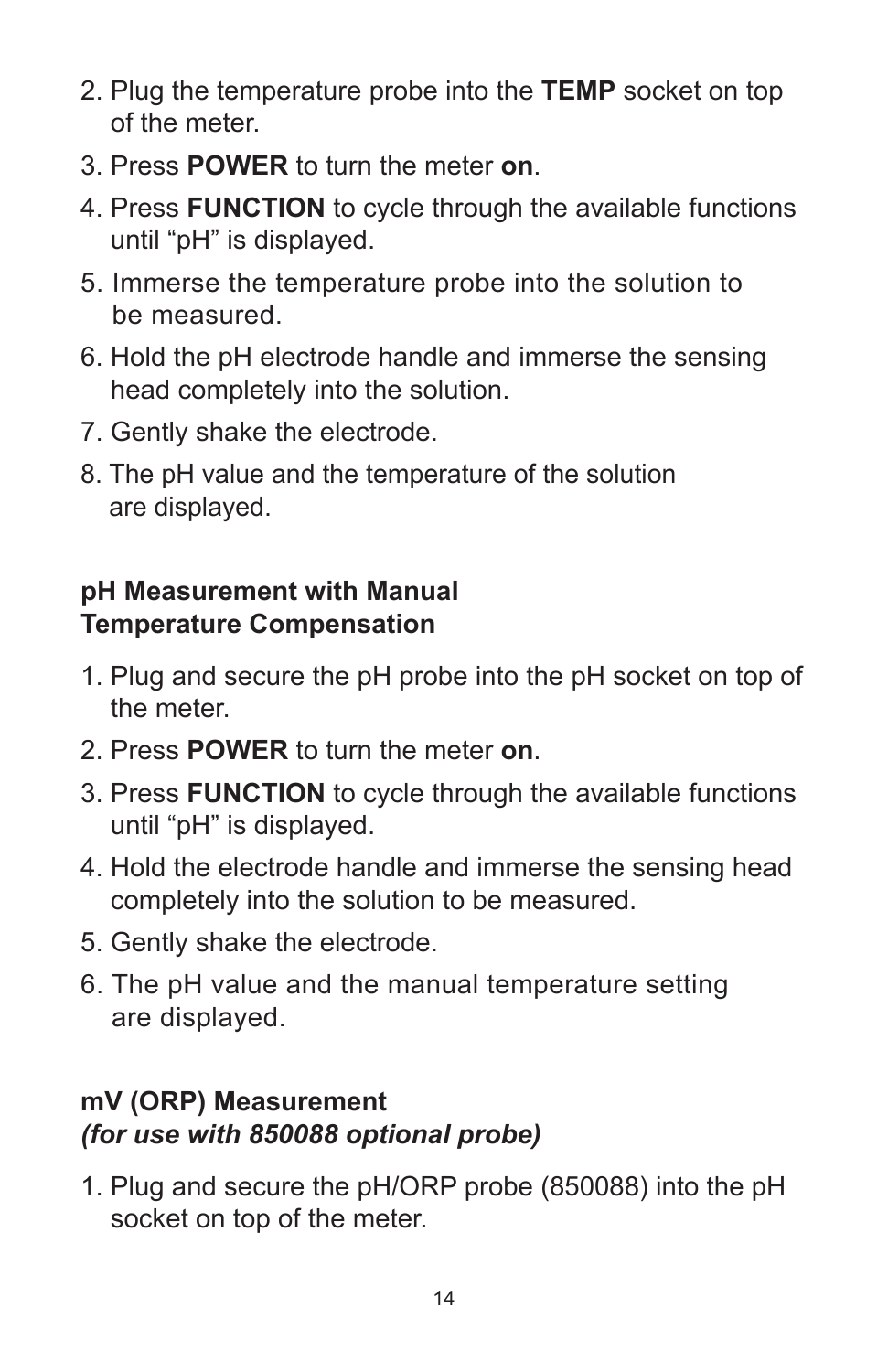- 2. Press **POWER** to turn the meter **on**.
- 3. Press **FUNCTION** to cycle through the available functions until "OrP" is displayed.
- 4. Hold the electrode handle and immerse the sensing head completely into the solution to be measured.
- 5. Gently shake the electrode.
- 6. The mV value is displayed.

#### **Note…**

During pH measurement, simply press **FUNCTION** to switch to ORP measurement.

## **DO MEASUREMENT**

#### **DO Probe Calibration**

#### **Note…**

The DO probe MUST be filled with electrolyte before first use. It must be stored with electrolyte solution

The DO probe should be calibrated before first use. For the highest level of accuracy, recalibrate before each use.

Air calibration (20.9%) is recommended for simple and precise calibration. Calibration should be performed in a well-ventilated environment

- 1. Plug the DO probe into the DO socket on top of the meter.
- 2. Press **POWER** to turn the meter **on**.
- 3. Press **FUNCTION** to cycle through the available functions until "O2" is displayed.
- 4. Wait 5 minutes until the readings stabilize.
- 5. Press and hold ▲ and ▼ until "CAL" and "20.9" are displayed.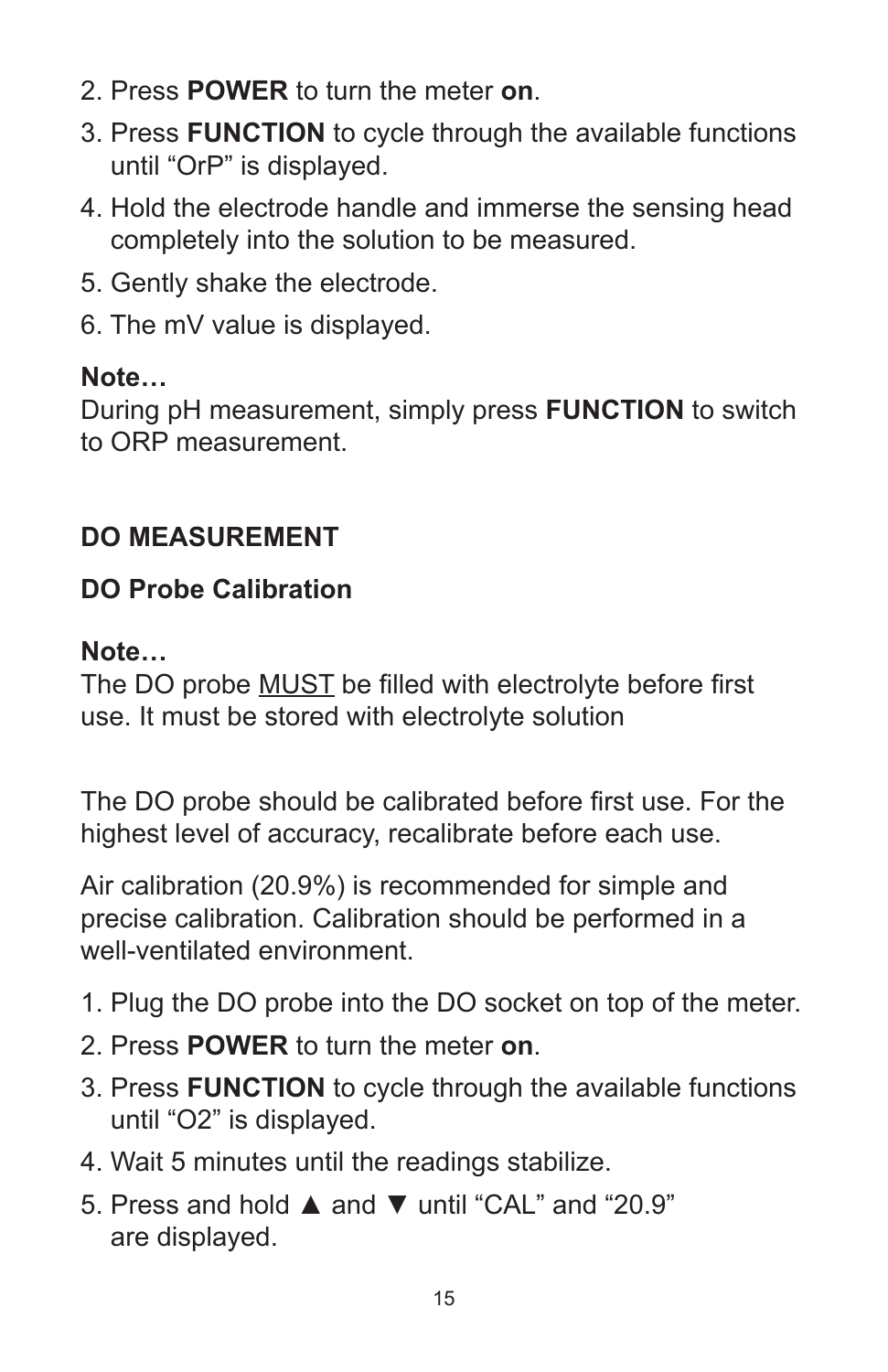- 6. Press **ENTER**. The display will count down from 30 to 0 as calibration occurs.
- 7. The meter returns to Normal Mode.

## **Do Measurement**

- 1. Plug the DO probe (850081DO) into the DO socket on top of the meter.
- 2. Press **POWER** to turn the meter **on**.
- 3. Press **FUNCTION** to cycle through the available functions until "do" is displayed.
- 4. Hold the electrode handle and immerse the sensing head at least 10 cm into the solution to be measured.
- 5. Wait several minutes for the probe and solution to reach thermal equilibrium.
- 6. With the probe tip immersed in the solution, shake the probe or make sure that the liquid has a velocity of at least 0.2 – 0.3 m/s. (A magnetic agitator is recommended to reduce errors due to the diffusion of the oxygen present in the air into the solution.)
- 7. The DO values in mg/L and the temperature of the solution are displayed.
- 8. Rinse the probe with tap water after each series of measurements.

# **Oxygen in the Air**

- 1. Plug the DO probe (850081DO) into the DO socket on top of the meter.
- 2. Press **POWER** to turn the meter **on**.
- 3. Press **FUNCTION** to cycle through the available functions until "O2" is displayed.
- 4.The percentage of oxygen in the air is displayed.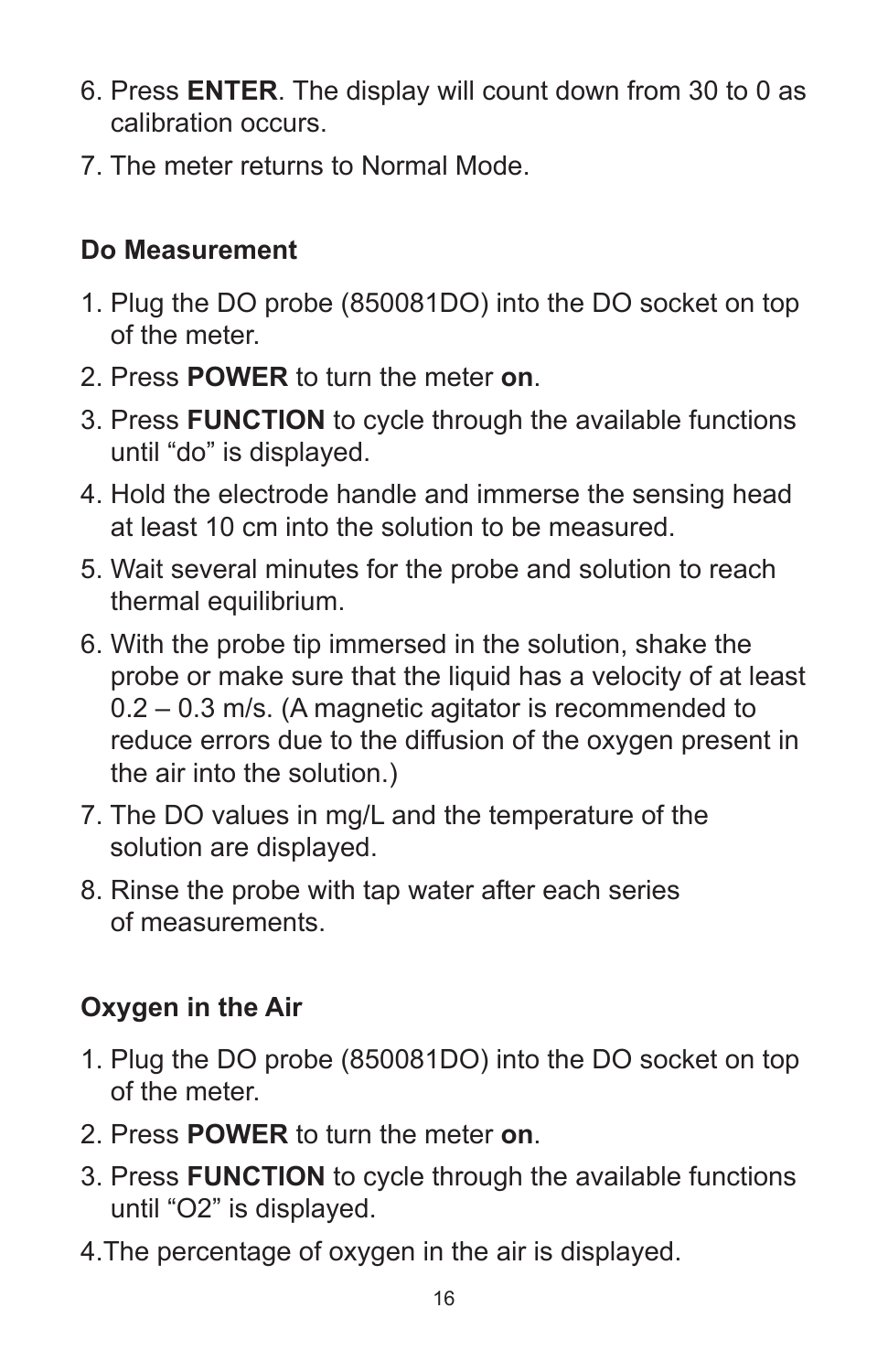#### **CONDUCTIVITY MEASUREMENT** *(for use with 850081C/TD or 850081C/SG optional probes)*

#### **Conductivity Probe Calibration**

The conductivity probe should be calibrated before first use. Recalibrate the probe periodically to ensure accuracy.

#### **Note…**

One-point calibration should be executed at 1.413 mS. For multi-point calibration, execute 1.413 first and then proceed to other ranges.

- 1. Plug the conductivity probe into the CD socket on top of the meter.
- 2. Press **POWER** to turn the meter **on**.
- 3. Press **FUNCTION** to cycle through the available functions until "Cd" is displayed.
- 4. Hold the electrode handle and immerse the sensing head completely into the standard buffer solution.
- 5. Gently shake the electrode.
- 6. The conductivity value and the temperature of the solution are displayed.
- 7. Press and hold ▲ and ▼ until "Cd" and "CAL" are displayed.
- 8. Press **ENTER** to display the values.
- 9. Press **▲** or  $\blacktriangledown$  to adjust the conductivity value to correspond with the standard buffer.
- 10. Press **ENTER** to save the calibration data and return to Normal Mode.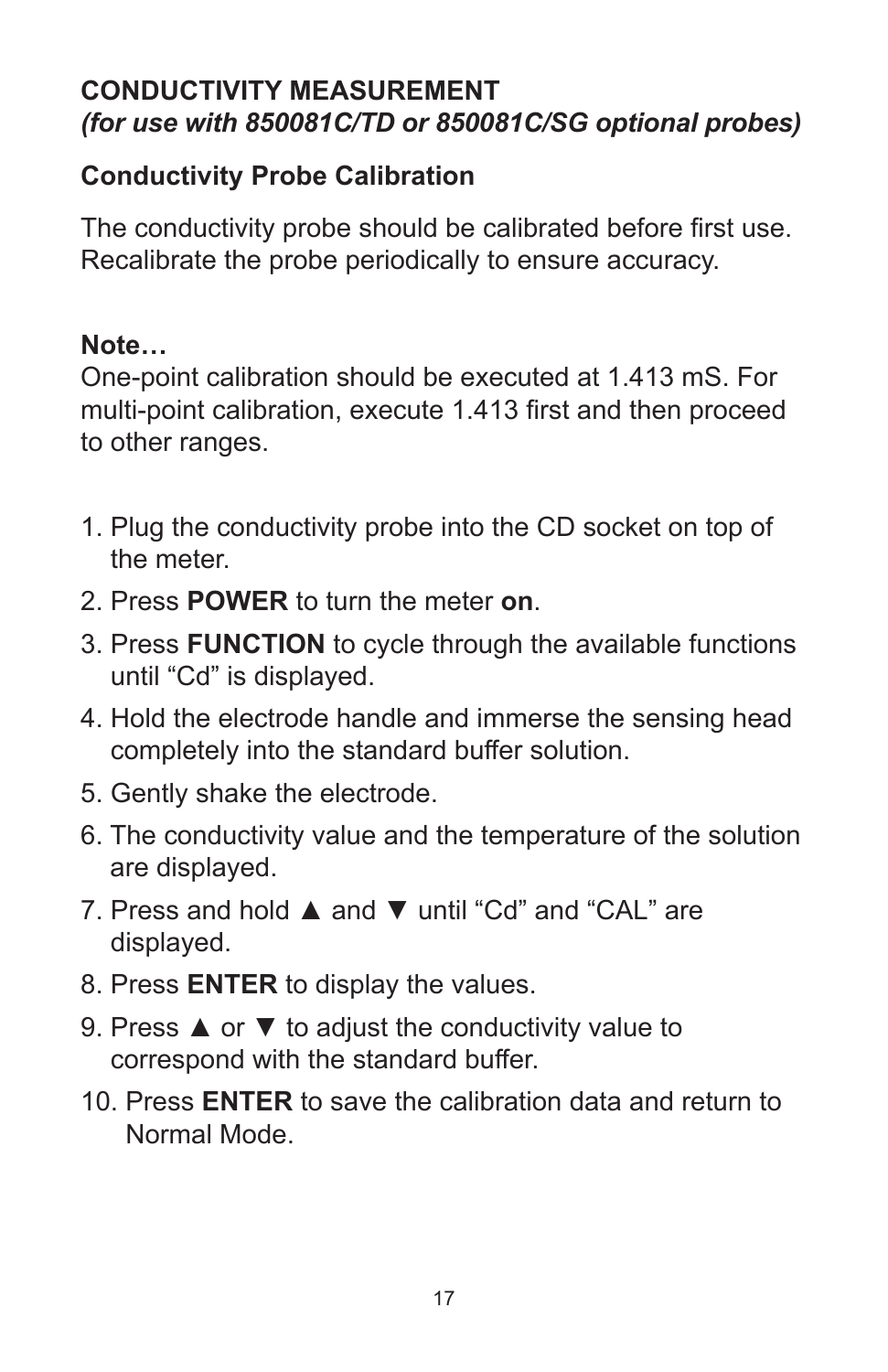## **Conductivity Measurement**

- 1. Plug the conductivity probe into the CD socket on top of the meter.
- 2. Press **POWER** to turn the meter **on**.
- 3. Press **FUNCTION** to cycle through the available functions until "Cd" is displayed.
- 4. Hold the electrode handle and immerse the sensing head completely into the solution to be measured.
- 5. Gently shake the electrode.
- 6. The conductivity value and the temperature of the solution are displayed.

# **Manual Range Selection**

The meter defaults to automatic range setting. To manually set the range, press **RANGE** to cycle through the selections until the desired range is displayed:

- $\cdot$  200.0  $\mu$ S
- 2.000 mS
- 20.00 mS
- $200.0 \text{ mS}$
- Auto

# **Zero Adjustment**

"0" should appear on the display when the range is 200 uS and the probe is not immersed in a solution. If the display shows a value of < 2.0 uS, adjust the value to zero by pressing **RANGE** for 10 seconds until zero is displayed.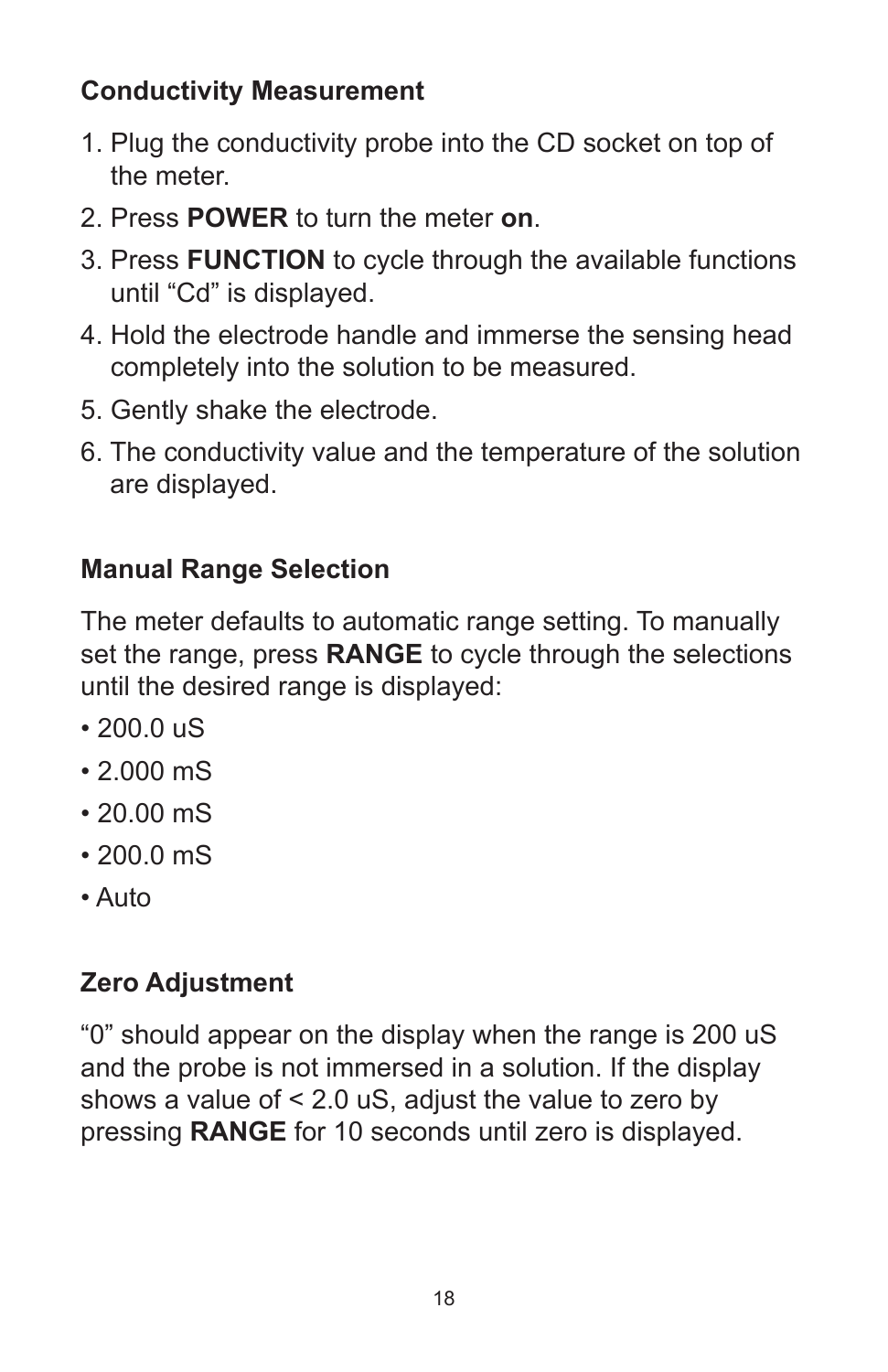## **TDS Measurement**

- 1. Plug the conductivity probe into the CD socket on top of the meter.
- 2. Press **POWER** to turn the meter **on**.
- 3. Press **FUNCTION** to cycle through the available functions until "tdS" is displayed.
- 4. Hold the electrode handle and immerse the sensing head completely into the solution to be measured.
- 5. Gently shake the electrode.
- 6. The TDS value and the temperature of the solution are displayed.

### **Note…**

During conductivity measurement, simply press **FUNCTION** to switch to TDS measurement.

# **Salinity Measurement**

- 1. Plug the conductivity probe into the CD socket on top of the meter.
- 2. Press **POWER** to turn the meter **on**.
- 3. Press **FUNCTION** to cycle through the available functions until "SALt" is displayed.
- 4. Hold the electrode handle and immerse the sensing head completely into the solution to be measured.
- 5. Gently shake the electrode.
- 6. The salinity value as a percentage of weight is displayed.

**Note…**During TDS measurement, simply press **FUNCTION** to switch to salinity measurement.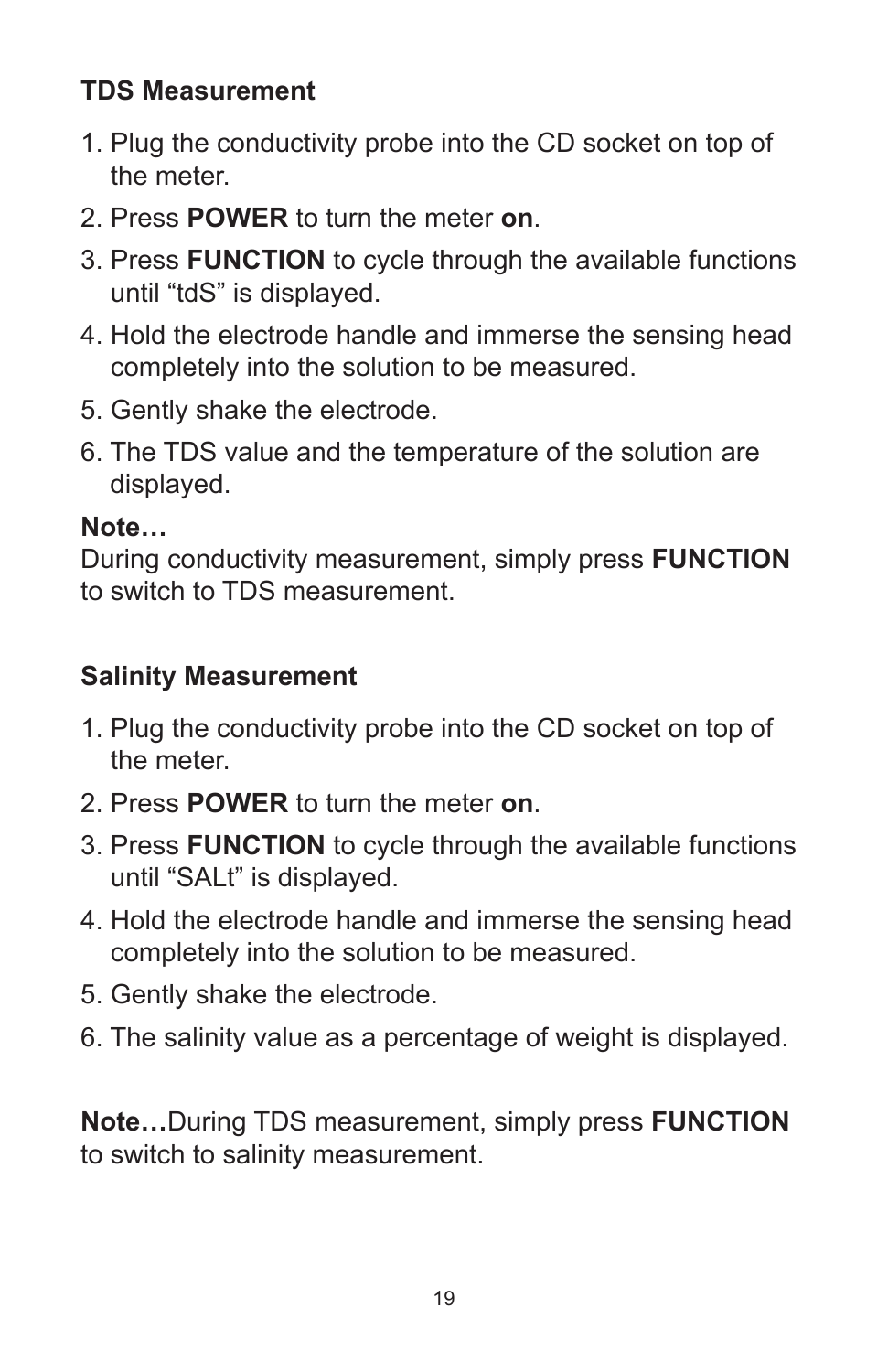## **POWER SUPPLY**

#### **Battery Power**

This meter uses one DC 9 V (006 P) heavy-duty alkaline battery. To install the battery before first use:

- 1. Unscrew and remove the screw on the back battery cover.
- 2. Slide off the battery cover in the direction of the arrows.
- 3. Insert a new 9 V battery by snapping the terminals into the connectors.
- 4. Replace the battery cover and reinstall the screw.

Replace the battery when the low-battery icon shows on the LCD. However, accurate measurements may still be made for several hours after the low-battery icon appears.

#### **Note…**

Before replacing the batteries, turn the meter **off** and disconnect the probe. This is necessary for most meters, but I did not see this instruction in the manufacturer info. Please remove if it is not necessary.

## **DC Adapter**

#### **Note…**

When the optional DC power adapter is connected, the meter will supply power from the adapter rather than the batteries. The meter will remain on while the adapter is connected and the power button will be disabled.

To connect the DC adapter, open the cover on the side of the meter and insert the adapter plug into the DC 9V adapter socket.

## **SPECIFICATIONS**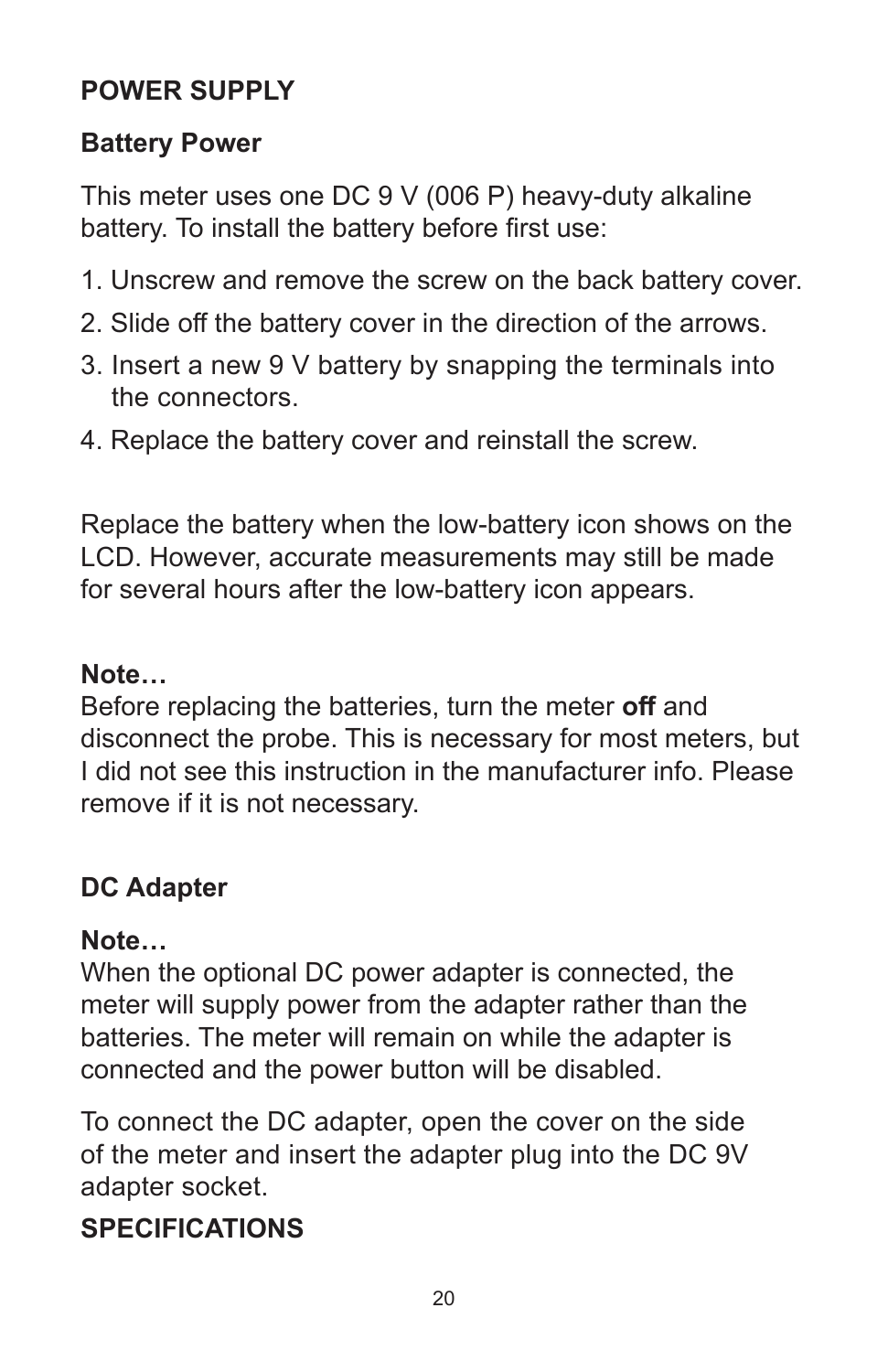## **General Specifications**

| <b>Circuit</b>                        | Custom one-chip microprocessor LSI circuit    |                                    |                                              |  |
|---------------------------------------|-----------------------------------------------|------------------------------------|----------------------------------------------|--|
| <b>Display</b>                        | 52 x 38 mm LCD                                |                                    |                                              |  |
| <b>Sample Rate</b>                    | $\sim$ 1 second                               |                                    |                                              |  |
| Data Output                           |                                               | RS 232 / USB PC computer interface |                                              |  |
| <b>Operating</b><br>RH%               | < 85% RH                                      |                                    |                                              |  |
| <b>Operating</b>                      | $0 - 50 °C$                                   |                                    |                                              |  |
| <b>Temperature</b>                    | 32 - 122 °F                                   |                                    |                                              |  |
| <b>Power</b>                          |                                               | $\sim$ DC 14 mA with backlight off |                                              |  |
| <b>Consumption</b>                    | $\sim$ DC 26 mA with backlight on             |                                    |                                              |  |
| <b>Power</b>                          | One DC 9V (006 P) heavy-duty alkaline battery |                                    |                                              |  |
| <b>Supply</b>                         | Optional: DC 9V adapter input                 |                                    |                                              |  |
| <b>Dimensions</b>                     | $7.0" \times 2.7" \times 1.9"$                |                                    |                                              |  |
|                                       | 177 x 68 x 45 mm                              |                                    |                                              |  |
| Weight                                | 489 g / 1.08 lb                               |                                    |                                              |  |
| Electrical Specifications (23 ± 5 °C) |                                               |                                    |                                              |  |
|                                       |                                               | pH / mV                            |                                              |  |
| <b>Measurement</b>                    | Range                                         | <b>Resolution</b>                  | <b>Accuracy</b><br>(for calibrated<br>$-4-4$ |  |

## **Electrical Specifications (23 ± 5 °C)**

| pH/mV              |                     |                                            |                   |                                              |
|--------------------|---------------------|--------------------------------------------|-------------------|----------------------------------------------|
| <b>Measurement</b> |                     | Range                                      | <b>Resolution</b> | <b>Accuracy</b><br>(for calibrated<br>meter) |
|                    | pH                  | 0 to 14 $pH$                               | $0.01$ pH         | $\pm (0.02 + 2 d)$                           |
|                    | mV                  | $-1999$ to<br>1999 mV                      | $1 \text{ mV}$    | $\pm (0.5\% + 2 d)$                          |
| Input<br>Impedance |                     | 10^12 ohm                                  |                   |                                              |
| pH                 |                     | Manual: $0 - 100$ °C                       |                   |                                              |
|                    | <b>Temperature</b>  | Automatic (ATC): $0 - 65$ °C with optional |                   |                                              |
|                    | <b>Compensation</b> | temperature probe                          |                   |                                              |
|                    | pH Calibration      | pH 4, pH 7, pH 10 (3-point calibration)    |                   |                                              |

# **General Conductivity**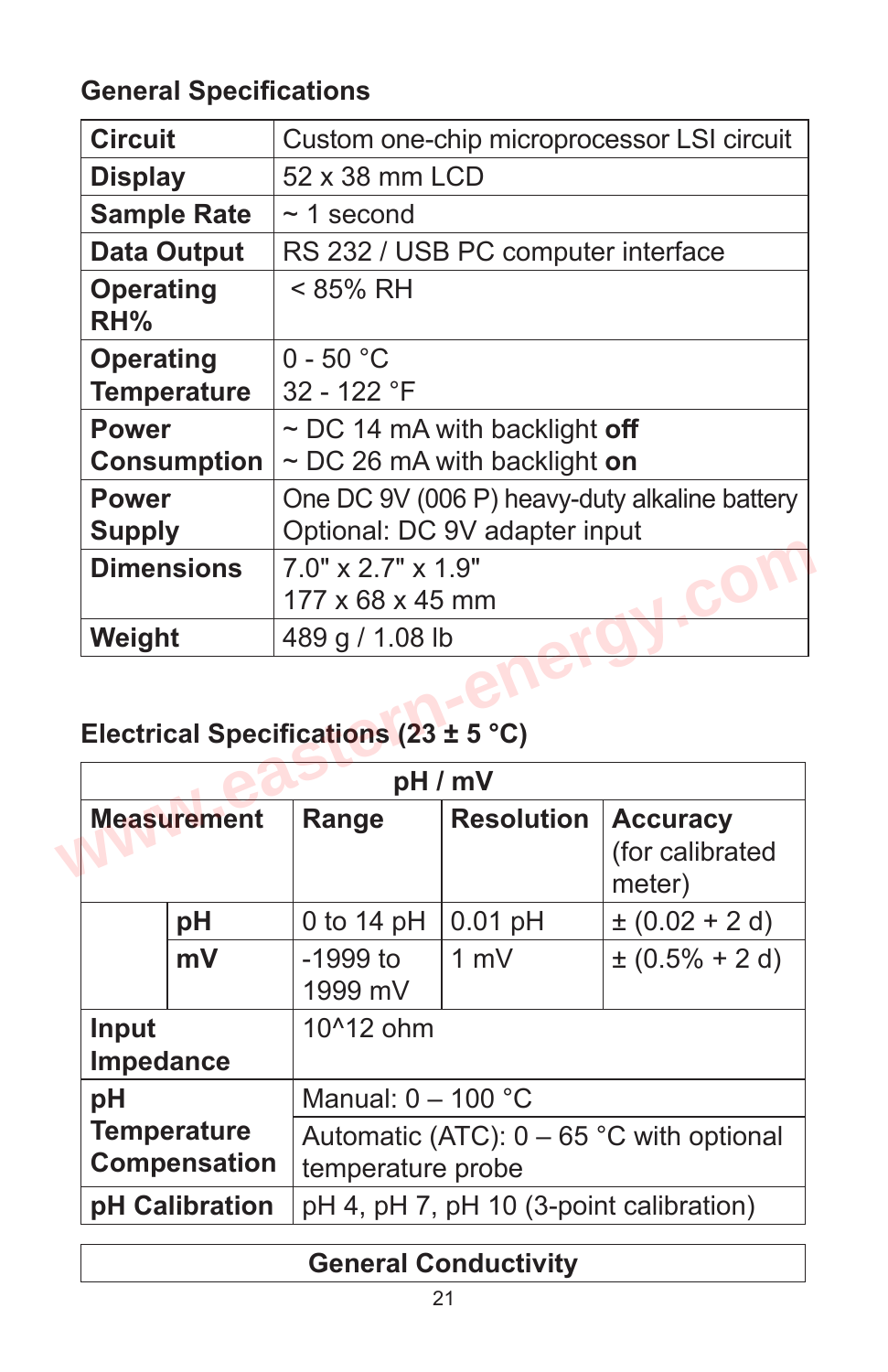| <b>Temperature</b><br><b>Compensation</b>              | Automatic (ATC) from 0 to 60 °C (32 to<br>140 °F) with temperature compensation<br>factor variable between 0 to 5.0% per °C. |
|--------------------------------------------------------|------------------------------------------------------------------------------------------------------------------------------|
| <b>Probe</b><br><b>Operating</b><br><b>Temperature</b> | 0 to 60 $^{\circ}$ C                                                                                                         |

| <b>Conductivity</b>      |                  |                    |                      |  |
|--------------------------|------------------|--------------------|----------------------|--|
| <b>Measurement</b>       | Range            | <b>Res</b>         | <b>Accuracy</b>      |  |
| $0 - 200.00$ uS          | 200 uS           | 0.1 <sub>u</sub> S | $\pm$ (2% full       |  |
| $0.20 - 2.00$ mS         | 2 <sub>m</sub> S | $0.001$ mS         | scale $+ 1 d$ ) for  |  |
| $2.00 - 20.00$ mS        | $20 \text{ mS}$  | $0.01$ mS          | measurement          |  |
| 20.00 - 200.00 mS 200 mS |                  | 0.1 <sub>m</sub> S | values $\leq 100$ mS |  |

| $0.20 - 2.00$ mS     | 2 <sub>m</sub> S |           |                   | $0.001$ mS                    | scale $+ 1 d$ ) for                 |
|----------------------|------------------|-----------|-------------------|-------------------------------|-------------------------------------|
| $2.00 - 20.00$ mS    | $20 \text{ mS}$  |           | $0.01$ mS         |                               | measurement<br>values $\leq 100$ mS |
| 20.00 - 200.00 mS    | 200 mS           |           | 0.1 <sub>ms</sub> |                               |                                     |
|                      |                  |           |                   |                               |                                     |
|                      |                  |           |                   | <b>Total Dissolved Solids</b> |                                     |
| <b>Measurement</b>   |                  | Range     |                   | <b>Res</b>                    | <b>Accuracy</b>                     |
| $0 - 132$ ppm        |                  | $200$ ppm |                   | $0.1$ ppm                     | $\pm$ (2% full                      |
| 132 - 1,320 ppm      |                  | 2,000     |                   | 1 ppm                         | scale $+ 1 d$ ) for                 |
|                      |                  | ppm       |                   |                               | measurement                         |
| 1,320 - 13,200 ppm   |                  | 20,000    |                   | 10 ppm                        | values                              |
|                      |                  | ppm       |                   |                               | $\leq 66,000$ ppm                   |
| 13,200 - 132,000 ppm |                  | 200,000   |                   | 100 ppm                       |                                     |
|                      |                  | ppm       |                   |                               |                                     |

| <b>Temperature</b>                         |               |                   |                 |  |
|--------------------------------------------|---------------|-------------------|-----------------|--|
| <b>Measurement   Range</b><br><b>Units</b> |               | <b>Resolution</b> | <b>Accuracy</b> |  |
| $^{\circ}C$                                | $0 - 60 °C$   | 0.1 °C            | $\pm$ 0.8 °C    |  |
| °⊏                                         | $32 - 140$ °F | $\vert$ 0.1 °F    | $\pm$ 1.5 °F    |  |

| <b>Salinity</b> |                            |                                                                            |  |
|-----------------|----------------------------|----------------------------------------------------------------------------|--|
| Range           | <b>Resolution Accuracy</b> |                                                                            |  |
|                 |                            | 0-12% salt by weight $\vert$ 0.01% salt $\vert$ 0.5% salt value full scale |  |

# **Dissolved Oxygen**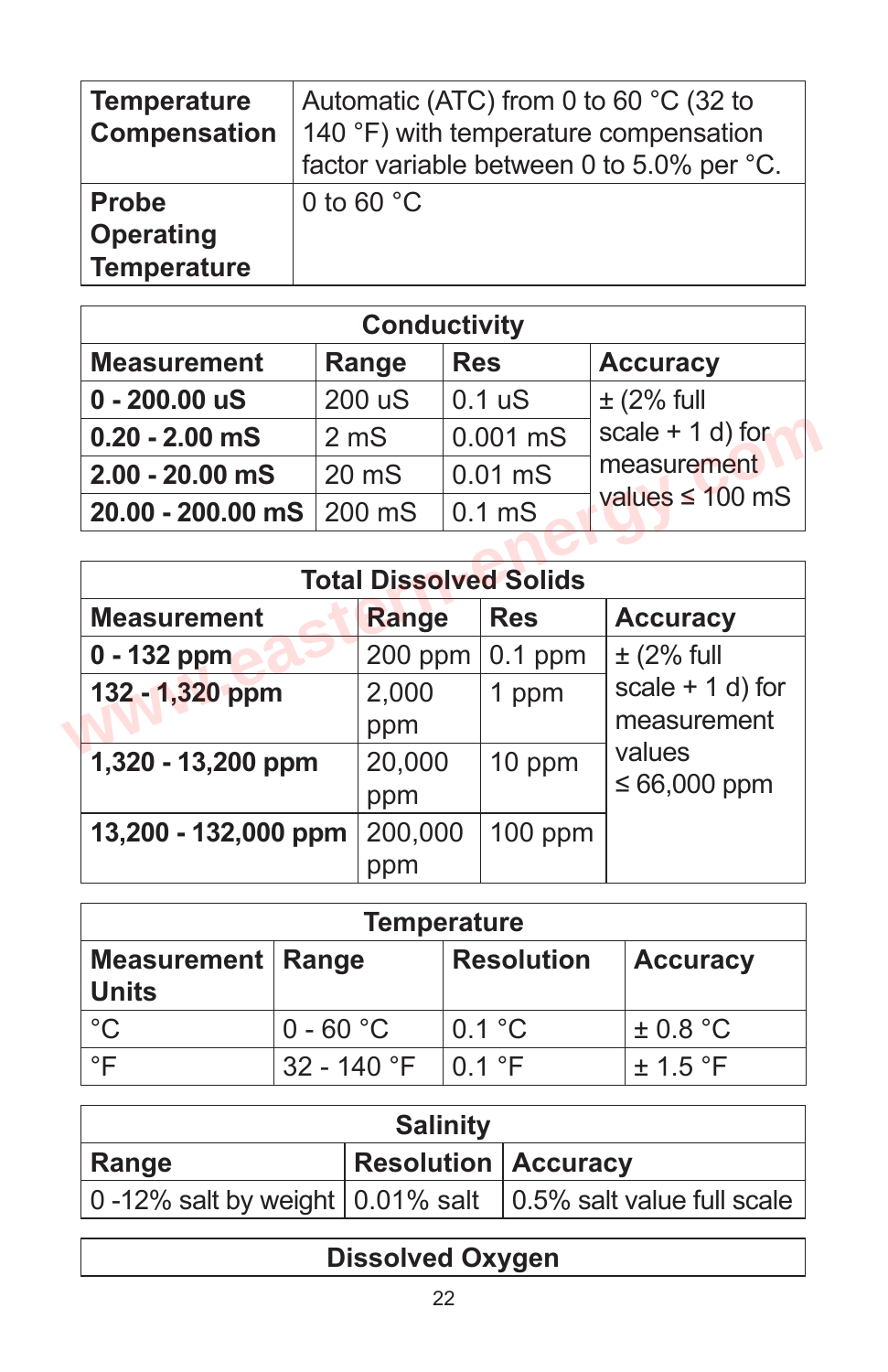| <b>Temperature</b><br><b>Compensation</b>        | Automatic (ATC) from 0 - 50 °C |                        |                          |  |
|--------------------------------------------------|--------------------------------|------------------------|--------------------------|--|
| <b>Salinity</b><br><b>Compensation</b>           | $0 - 50\%$ salt                |                        |                          |  |
| <b>Altitude</b><br><b>Compensation</b><br>(M.T.) | 0 - 8900 meters                |                        |                          |  |
| <b>Measurement</b>                               | Range                          | <b>Res</b>             | <b>Accuracy</b>          |  |
| <b>Dissolved</b><br>Oxygen                       | $0 - 20.0$ mg/L                | $0.1$ mg/L             | $\pm$ 0.4 mg/L           |  |
| Oxygen in Air                                    | $0 - 100.0\%$                  | $0.1\%$ O <sub>2</sub> | $± 0.7\%$ O <sub>2</sub> |  |
| <b>Temperature</b>                               | $0 - 50 °C$                    | 0.1 °C                 | $±0.8\% °C/$<br>1.5 °F   |  |
|                                                  |                                |                        |                          |  |

#### **Note…**

## **ACCESSORIES**

| <b>Probe</b> | <b>Description</b>                               |
|--------------|--------------------------------------------------|
| 840016       | pH Probe                                         |
| 840038       | <b>ATC Temperature Probe</b>                     |
| 840049       | <b>Spear tip Probe</b>                           |
| 840051       | Flat Surface pH Probe                            |
| 850088       | <b>ORP</b> Probe                                 |
| 850081C/TD   | <b>Conductivity/TDS Probe</b>                    |
| 850081C/SG   | <b>PT Glass Low Conductivity Probe</b>           |
| 850081DO     | <b>Replacement ATC Dissolved</b><br>Oxygen Probe |